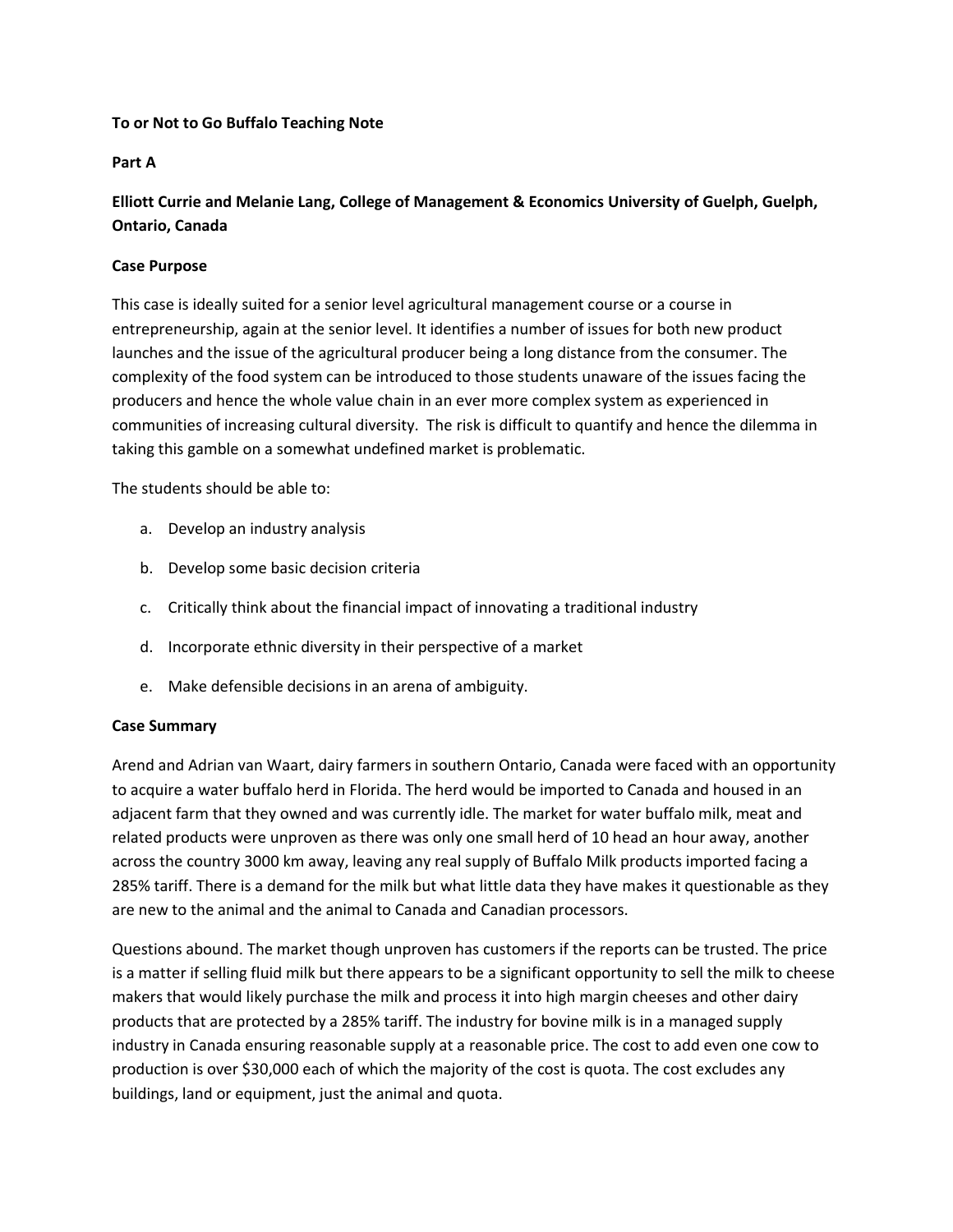Buffalo on the other hand are outside of the quota system; hence the price for the animals is much more dictated by the market. The market for the milk, pardon the pun, is very fluid and again fully dictated by the market as these animals are outside of the quota system. Demand exceeds supply primarily for the finished products, cheese, yoghurt and related items. Most of these items are imported when produced from buffalo milk. Much of the demand is housed in the diverse and largest metropolitan area in Canada, the Greater Toronto Area, home to over 5,000,000 people and another 1,500,000 nearby.

# Lesson plan

 We recommend that the class commence with a quick survey of what people know or understand about the milk industry let alone the food industry. In particular the Canadian market and then take a quick straw vote asking go or no go?

There should be a few minutes to encourage a few comments why or why not.

Then the need for guiding questions should they be required.

1. Ultimately the question is "Should they buy the herd, import the animals and go into production of buffalo milk?"

To answer this question the students would be best to start by conducting a five forces Porter analysis of the buffalo producers industry in Canada and then the cheese processors industry. A brief PEST or STEP analysis can be done identifying

- a. The diverse and large ethnic communities in Toronto and growing, especially the Halal market.
- b. Desire for people to try new and different foods
- c. Political barriers in the form of tariffs.
- d. Technological issues of the equipment being identical and processing is easily within the realm of knowledge, at least generally speaking, for the majority of the industry participants. Distribution and storage not an issue.
- e. Growing number of people with restricted diets and need for protein but refraining from red meat.

Barriers to entry are very high as there are import restrictions, very few animals available for sale and virtually none in Canada. Cost is higher than cattle per head for the animal but lower in total due to there being no need to purchase quota. Virtually same cost for facilities though other items like veterinary issues, feeding and breeding costs are not defined. Basic technology should be similar cow to buffalo. Health approval is expensive to import animals new to a country that will be introduced into the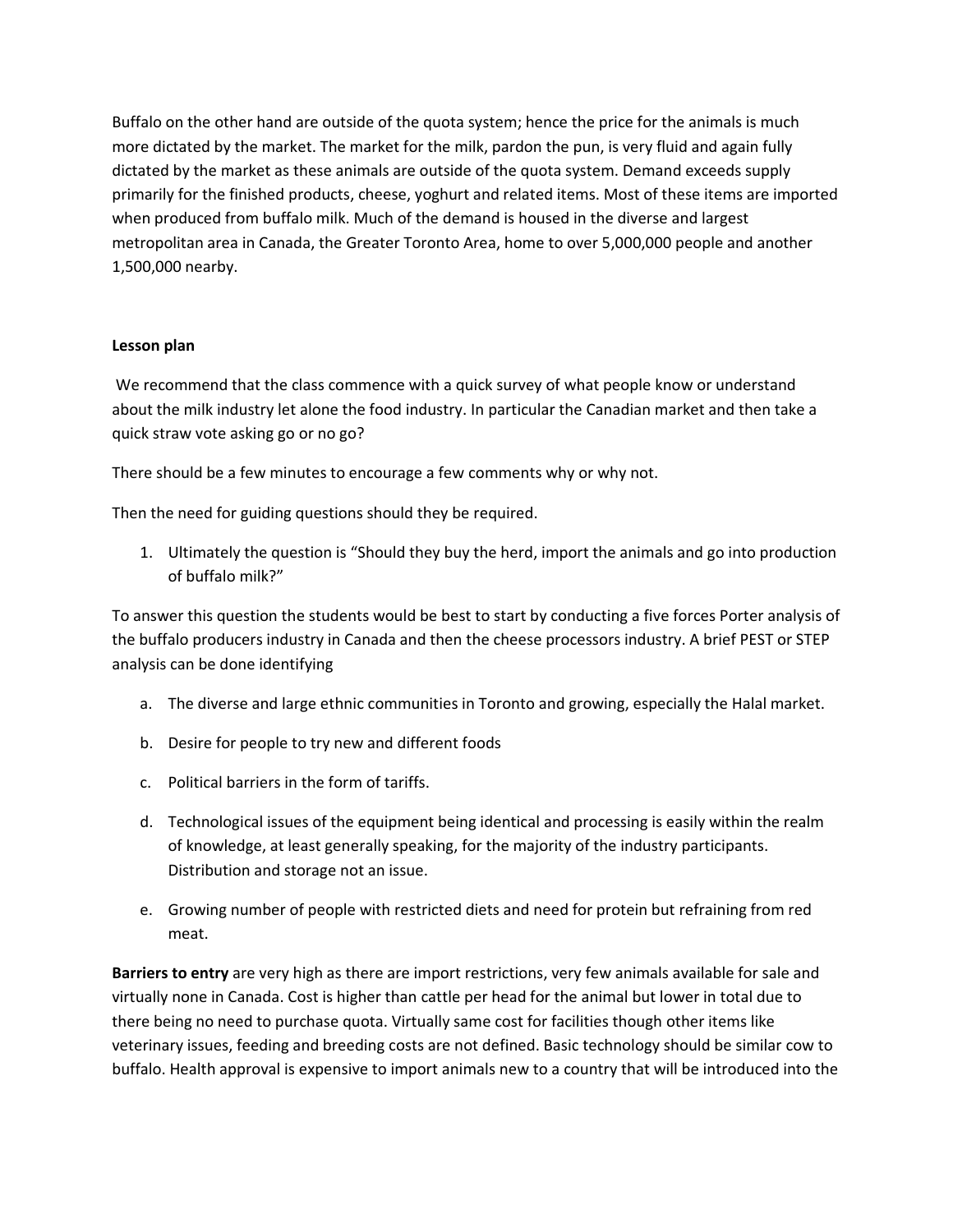food system. This is a high barrier as the cost is prohibitive to many smaller operators. Still with the elimination of the quota the initial cost is lower.

Suppliers, this is a virtual unknown at this stage as there is no known local source for genetics, the feed regimen is unknown and the skills in managing the animals is unknown. A moderating factor is that the animals require the same equipment for milking as cattle, feed is expected to be similar, but medical advice maybe very limited as the animal is new to Canada.

Substitutes are very widely available and bovine milk is the most widely and lowest cost milk available in Canada. Goat milk is available but in limited quantities as is sheep milk. There is some soy and rice milk. Broader substitutes in the form of other protein are quite extensive but again depending upon the particular market there may be no substitute to buffalo sourced products such as mozzarella or south Asian dairy products, at least not to the discriminating consumer.

Customers are very weak as there is more demand than supply, they think. Direct equivalent material is imported at a very inflated price. There are alternatives but much inferior in taste and quality and other aspects important to the high end market. Demand is likely to increase due to the increasing ethnic diversity and numbers of people arriving in Canada from those countries where the population is familiar with the animal, its milk and know how to process and consume the products of the animal. There are three major markets, the fluid milk and the cow milk is less expensive, the processors of higher value products such as cheese and yoghurt and the restaurateurs. Due to the broad spectrum of customers the demand is much higher than the supply, providing the industry can connect with the clientele.

The rivalry in the buffalo market is non existence. There are a few herds in the USA but the capacity is very small and virtually nonexistent for exporting to Canada. In the cattle industry there is a lot of rivalry that has been modified with the quota management system that limits the volume of milk that can be produced but ensures a reasonable return to the producer of the milk.

 In the cheese industry there is little to differentiate between the cow and buffalo milk based cheese markets except the volume and significant strength regarding the retailers of the cheese. The demand outstrips supply leaving the processors in a position of relative strength. The processors are weaker than the suppliers of the buffalo milk due to the limited production of the milk. At least this is what can be surmised. This makes the bovine milk market very expensive to enter but lucrative if established. The buffalo market on the other hand is likely very attractive as the demand is high and the prices are negotiated or will be if they can go into production. A side exercise could be to examine the value chain of the dairy industry but should the student audience be agriculturally familiar this issue should be quite easy to express, especially in a managed environment.

This exercise should take 15 to 20 minutes.

The following questions can be used to assist in organizing the class' thoughts and clarifying the position, to go or not to go buffalo?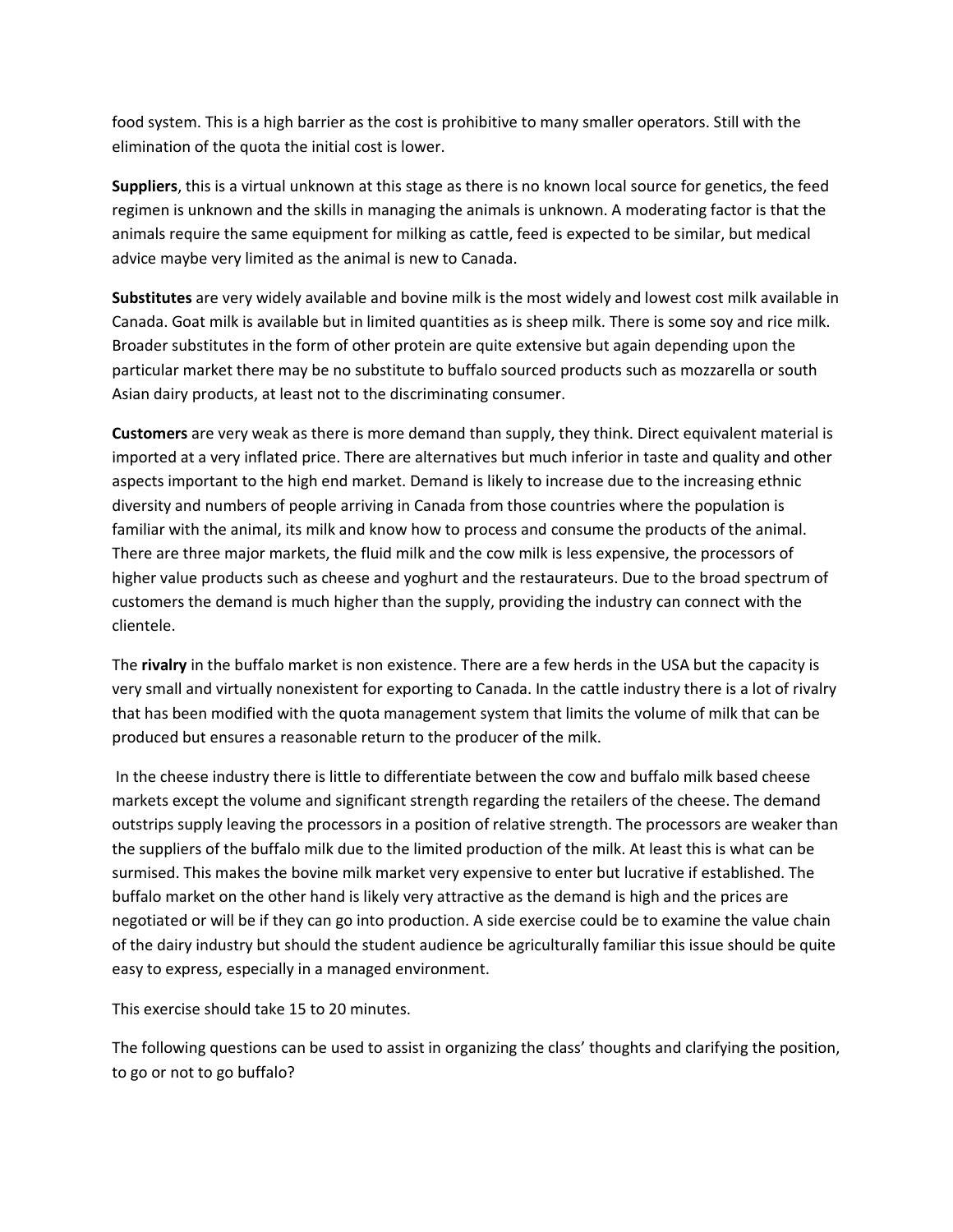- 2. What issues are left to be determined
	- a. Can the herd be brought across the border, what rules will apply and the appropriate costs to achieve approval? How many do you bring and which ones?

There should be some mention of food safety and the risk of diseases and the involvement of the Canadian Food Inspection Agency, or some similar name for the agency that the students are familiar with in their locale. The costs were over \$30,000 for the Agency to process the application and then \$500 per animal, plus consultants' fees and Veterinary fees and Transport costs. Total costs could easily exceed \$100,000 just to commence the process of importation. Due to the need to get the most productive animals it is likely that only the cows young in age would be imported as they would be the ones to breed and then milk for what is potentially a longer life and productive life.

b. How much does it cost to produce the milk?

These costs are not known. The world congress on buffalo in Italy had no papers and the research in the Netherlands was sketchy at best. The herd in Florida was totally pasture fed but that is not possible in Canada due to the winters and the need to feed the animals appropriately for the winter similarly to cattle.

c. What are the feeding procedures?

There are no protocols so no set knowledge, in Canada. A few indications that the animals may thrive on the same feed as cattle, but there are hints that they will eat lower quality and cost feed, a plus but not quantifiable. The cost to feed cattle would be a reasonable proxy for this cost though there are some indications that the feed cost may be lower.

d. What breeding procedures need following?

The animals take 3 years till they are mature enough to breed and take another 11 months gestation till they drop their calves and they can be milked. So the genetics will need to be imported, likely from Italy or the Netherlands or Belgium. Even so there is again little experience in Canada to draw upon and other knowledge could be hard to obtain. This however also helps focus on which animals to import, the most fertile and productive females and the younger promising females.

e. What will the total investment be before they start generating a return so what is the Payback or NPV of the cash flows?

This is not known. An estimate of purchase price of the herd should total

400 x \$15000 = 600,000 purchase price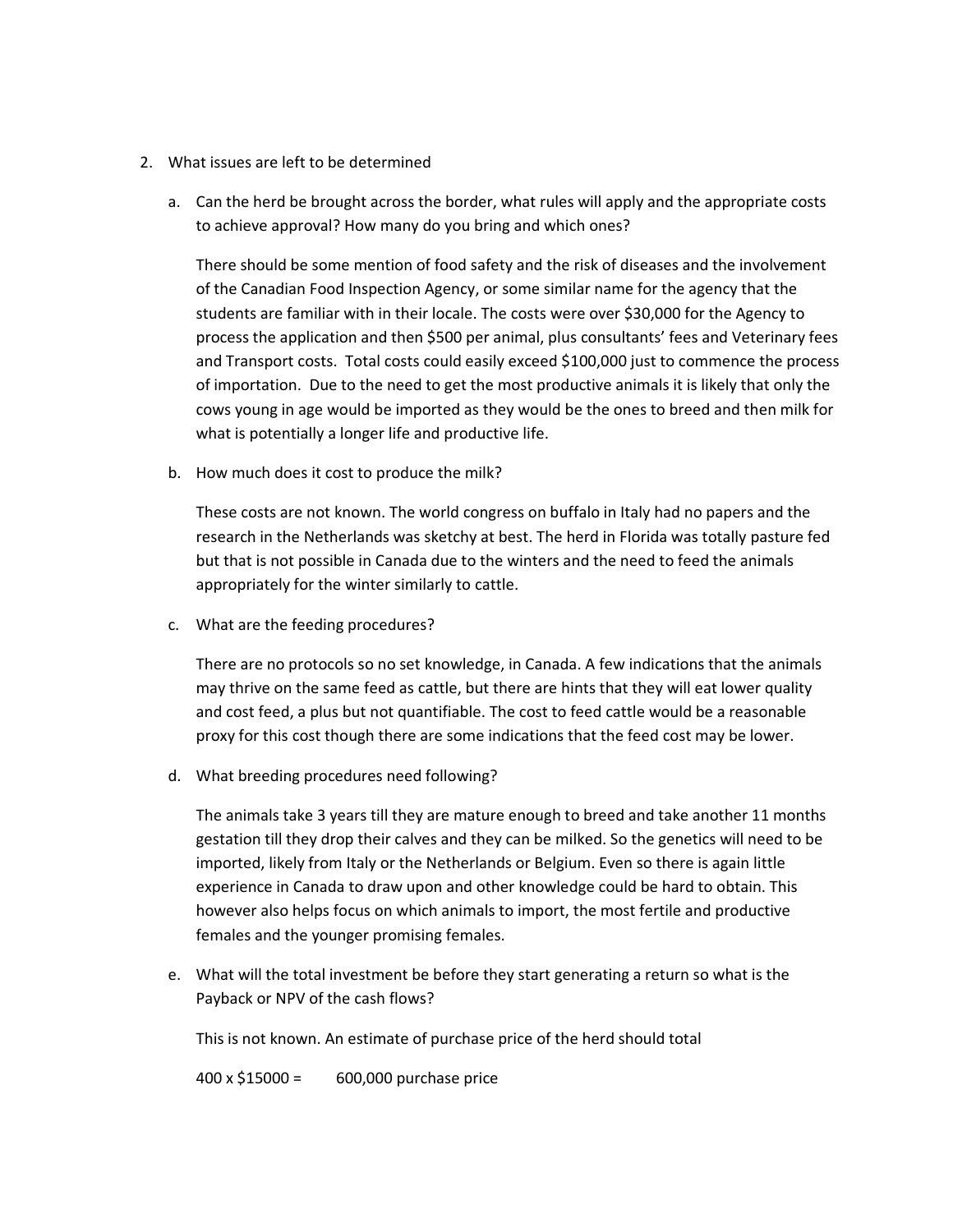#### 100,000 transport minimum

Feed ???

Breeding ??? Consulting ???

 \$1,000,000 minimum investment till can start to milk, expect some similar numbers.

Revenue is totally unknown

Daily production of milk is in the range of 6 to 10 litres per day? So what should they charge?

As a result there is no possible way to calculate the revenues from milk, unless one knows their cost of production.

f. What is the market for the milk, meat and hides etc.?

There are no solid figures for any of these markets. The potential is there if they can find someone to buy the milk but at what price? How much will be produced and when?

There may be other issues that the students raise and should be discussed however the above items should help expose the situation faced by the entrepreneurs. It appears profitable but how sure can anyone be of success considering the risk.

To assist in the discussion it would be valuable to have the class establish some criteria for the decision. What factors should the brothers consider before they start the process?

At the end of the discussion it will be time to have the class vote again. Are there any changes in opinion and why?

This leads to Part B of the Case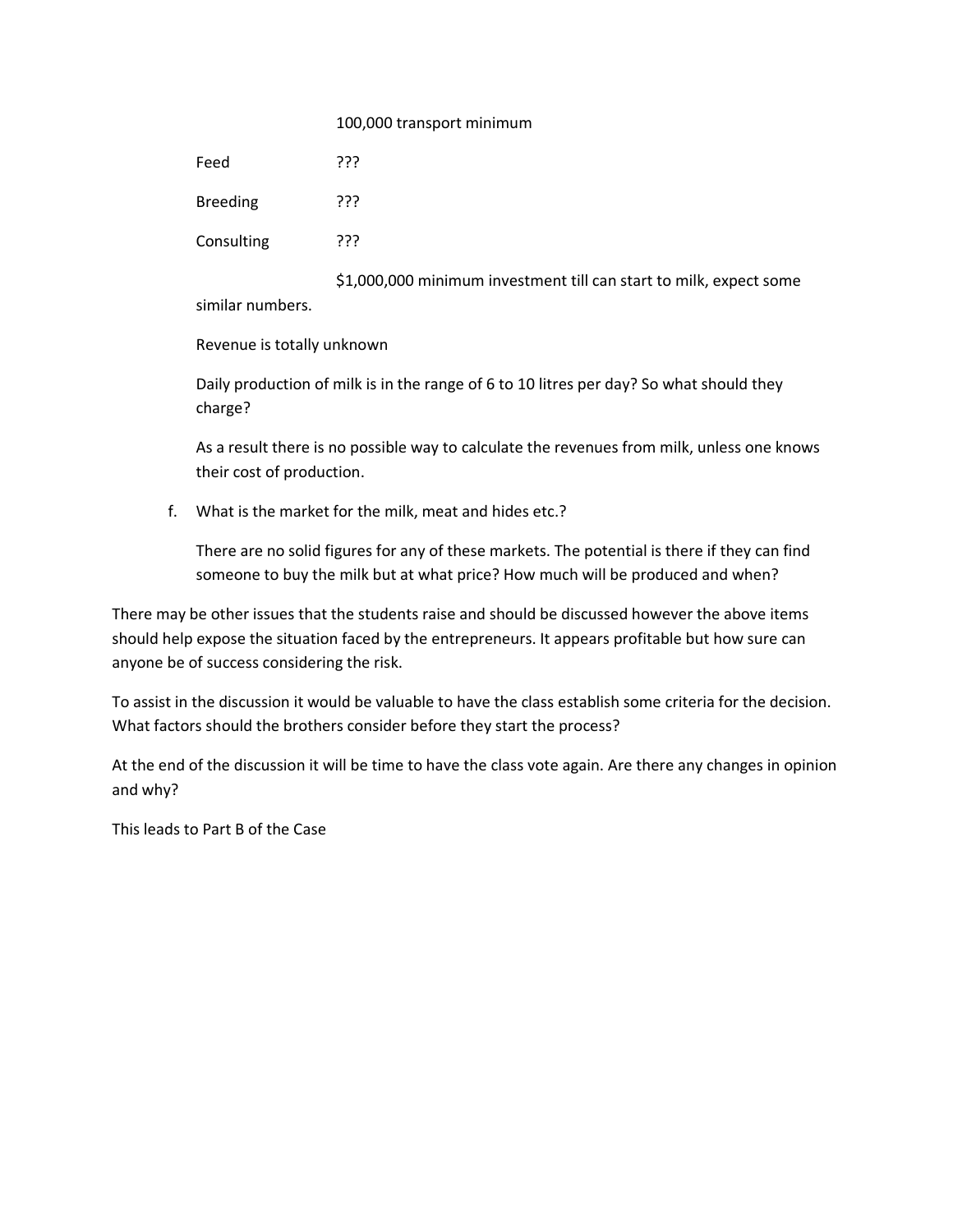#### Part B

At this stage of the business case the brothers have purchased the whole herd but only brought 100 heifers to Canada. 35 of the herd were bred in the spring and are expected to drop their calves in February and March. Another third of the herd have been bred and are expecting to calve towards May and June. The Genetics are from Italy as attempts to obtain any genetics from India have hit a brick wall. Still the connections from the earlier conference Italy and the visit to the Netherlands were effective in providing information on how to feed the animals and breeding. The brothers have spent over \$1,000,000 to this point and are not likely to generate any revenue for another 5 to 6 months. All the costs have been born by the Holstein dairy farm. No financing has been required to date.

The issue at hand is better than expected. They now have 9 small dairies that want the milk. No price has been negotiated nor costs established. The cows won't be ready for milking for 5 months at least. Given how little is known, what criteria should be used to determine the ideal dairy or processor that should be selected as the customer? The class can determine their criteria and list them for evaluation of customers? One issue is to insure that the product is launched in a manner that the whole chain is positively reflected upon and all parties benefit reasonable well.

The five forces model from earlier is playing out as the customers are weak due to demand exceeding supply. Cost information is coming clear as it appears that the animals do eat lower cost feed than cattle and still gain weight at an excellent rate.

There should be a classification of the processors on the basis of volume desired, price willing to pay, ability to maintain the image that the producers wish to convey. What is that image and what impact will the various processors have on the markets? Should they sell to just one dairy or should they attempt to sell to various markets, the mozzarella market, the Indian Sweet market, the south Asian Cheese and yoghurt market or to the artisanal cheese market?

The class should be asked to free flowingly come up with the criteria of their decision, but before they do they will have to determine what the strategy is of each of the processors. The brothers need to know on what each dairy processor is focused? Is it price? or uniqueness? Or local production? Anyway the milk is processed there should be a reasonable profit to be shared by the producer, processor and the retailer or restaurateur. What should the price be? Some criteria would be payback period, ROI, profitability, service, volume, frequency etc. The class needs to determine their own criteria.

The class then comes up with ideal customer(s).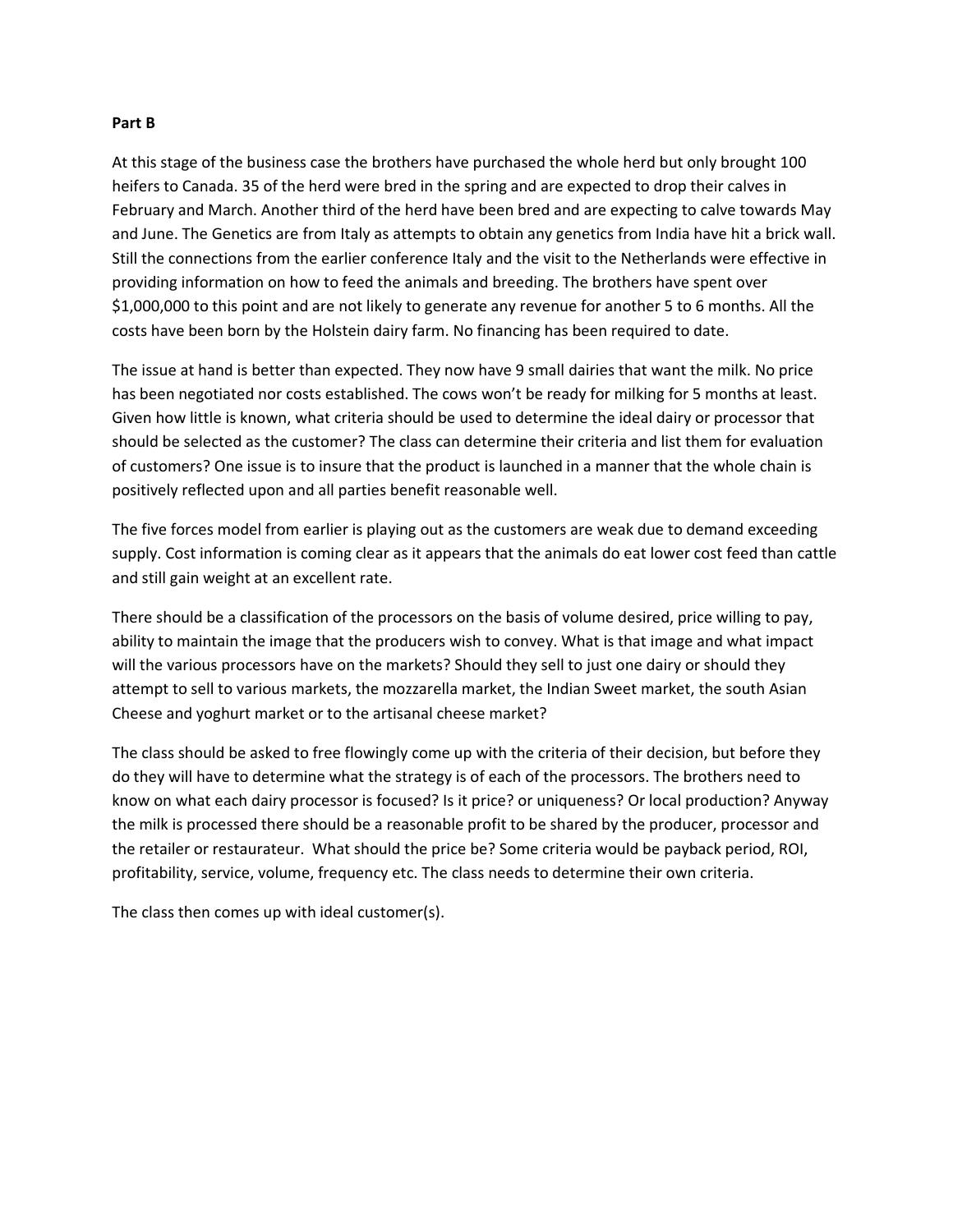#### Part C

The brothers did not have to do much selection as there were only two original processors from the initial interested dairies by the time the buffalo started milking. One was focused on Italian cheese products and based in Toronto and the other also in Toronto focusing on cheese and other products primarily for the south Asian market. A third small local artisanal cheese maker has commenced production of some products on a very small basis. It is of note that the other farm that entered into the market the same year by buying a herd in New Hampshire was selling to the same dairies and the herd is similar in size.

But the remaining issues have yet to be resolved. The milk is selling for \$6 per litre versus \$0.60 per litre of bovine cow milk. The animals are slower to milk and it is taking time to get to know the animals but both the animal and the herdsmen are learning how to get along and effect a solid relationship. Milk is being shipped at over 8% butterfat but the animals are on winter feed still. The feed itself is very poor hay that the brothers would not give their cattle. Still the buffalo appear to be thriving. The winter was not too hard on them and all in all they are starting to make some revenue. Profit is still to be determined.

What do the brothers do with the remaining herd in Florida?

What do they do with the bull calves?

What do they do with buffalo cows that are not producing well or are hard to manage or hard to breed?

What do they do with the animals that were imported versus those born in Canada?

Is there even a market for the animals other than their milk?

The above questions require educated guess work once again. Those animals imported must be processed through a federally licensed facility if they wish to sell any meat. The offspring born here can be processed in any regulated plant.

There is little to go on from the market data. There may be some market for the meat in the Asian population in Toronto. The meat would likely also have to be Halal as most countries where the animal is known, and there is a large population from those countries in the Toronto market, are Muslim. Once again the meat processors would need to be federally regulated for the older animals and possibly provincially licensed for the younger animals but the younger herd would not be ready for slaughter for another 12 to 18 months.

The market for the hides is virtually nonexistent in Canada and would require exporting the hides, likely to Egypt. The brothers do have a connection to this market but it not very lucrative.

Ultimately the brothers are not very concerned about the herd as meat as the revenue is exceeding cost by a large margin and hence in the first year, starting to show a profit or at least a positive cash flow. A brief calculation of the revenue should generate a measurement of 6 to 8,000 litres per week at \$2.00